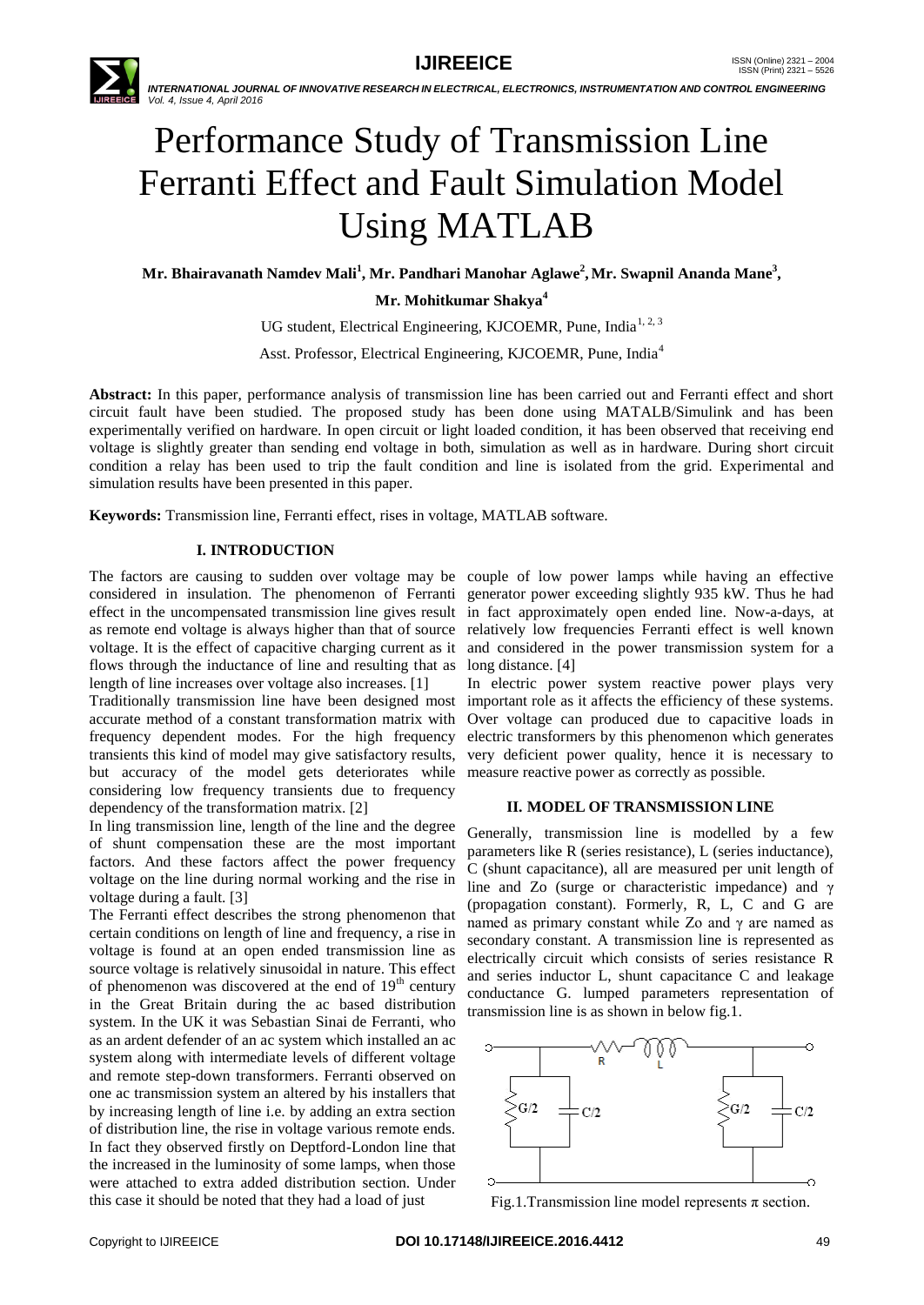



 *INTERNATIONAL JOURNAL OF INNOVATIVE RESEARCH IN ELECTRICAL, ELECTRONICS, INSTRUMENTATION AND CONTROL ENGINEERING Vol. 4, Issue 4, April 2016*

As fig.1. represents the electrical circuit of  $\pi$ -section as the source of the reactive power and connected parallel transmission line. It consists of series impedance Z, shunt to the line at the load side to compensate the effect of admittance Yare lumped to get proper concept involved in inductive loads. Reactive power consumed by the it.

From fig.1, 
$$
Z = R + jwL
$$
,  
  $Y = G + jwC$ .

Relationships between primary and secondary constants are as follows:

$$
Zo = \sqrt{\frac{z}{Y}} = \sqrt{\frac{R + jwL}{G + jwC}} \Omega/km.
$$

$$
\gamma = \sqrt{ZY} = \sqrt{(R + jwL)(G + jwC)}.
$$

In general analysis, R and G are neglected. So, Zo is given by,

$$
Zo = \sqrt{\frac{L}{c}} Ω/km.
$$
  
And  $γ = \sqrt{LC}.$ 

Here, Zo is called as the impedance of the transmission line. For lossless transmission line, it is also known as a surge impedance or characteristic impedance. It is a real quantity therefore considered as the natural impedance of the line.



Fig.2.MATLAB Simulink block diagram of long transmission line.

The bulk electrical power being transmitted by using power frequency transmission line with balanced three phase system. The analysis can comfortably be studied on per phase basis and per phase basis can be put down as the two port network, wherein sending end quantities (sending end voltage, Vs and current Is) are given by the receiving end quantities (receiving end voltage Vr and current Ir) Voltage at sending end, along with ABCD or transmission parameters.

It is given by

$$
Vs = AVr + Blr
$$

$$
Is = CVr + Dlr.
$$

# **III. FERRANTI EFFECT**

In the power system, long transmission line draws considerable quantity of charging current and under goes the phenomenon of Ferranti effect while lightly loaded or open circuited at remote end, in which the receiving end voltage becomes considerably more than steady source voltage.

In the transmission line, voltage drop is due to the inductive nature of all electrical loads as they are consume the reactive power from the line. While capacitors are acts

inductive loads is supplied by the capacitors and simultaneously these capacitors compensate the reactive power consumption from transmission line. However the inductive loads are switch off or acting as inactive, capacitors may still be in operation. In this case capacitors aids the reactive power on the transmission line due to which the consumers or remote end voltage increases resulting in greater in magnitude than the source voltage. Due to the charging current voltage drop across the inductance gets align with the sending end voltage. Therefore both inductance and capacitance of the transmission line are responsible for the Ferranti effect. Consider the figure given below shows phasor diagram of Ferranti effect of transmission line. Receiving end voltage



Fig.3.Phasor diagram of Ferranti effect in long transmission line

Then,

Or,

 $OP = Receiving$  end voltage,  $Vr$ 

 $OR =$  Sending end voltage,  $Vs$ 

as reference phasor we have,

PO= Resistive drop,

QR= Inductive reactance drop,

OS= Current drawn by the capacitor  $=$  Ic.

From figure it is easily observed that sending end voltage  $(Vs)$  is less than receiving end voltage( $Vr$ ).

Since, resistance is very small as compared to the reactance. Hence, neglected in Ferranti effect in medium and long transmission line.

 $Vr = Vr(1 + i0)$ , represented by the phasor OP.

Charging current,  $Ic = jeCVr$ , represented by phasor OS.

 $Vs = Vr + resistive drop + reactive drop in line =$  $Vr + IcR + IcX,$ 

$$
Vs = Vr + lc(R + jX) = Vr + jwCVr(R + jX)
$$

$$
Vs = Vr - w2CLVr + jwCRVr, represented by phasor OR.
$$

Noticeably the overhead transmission line of long length brings the effect as reactance is fairly large than resistance, and by considering the magnitude of the effect easily derived.

By neglecting resistive drop  $\textit{lcR}$  we get,

Voltage rise  $=$  OP-OR  $=$  inductive drop in line.

For a transmission line per km length values of capacitance and inductance are  $Co$  and  $Lo$  respectively, length is *l* in km. capacitive reactance,  $Xc = \frac{1}{m}$  $\frac{1}{wlCo}$ .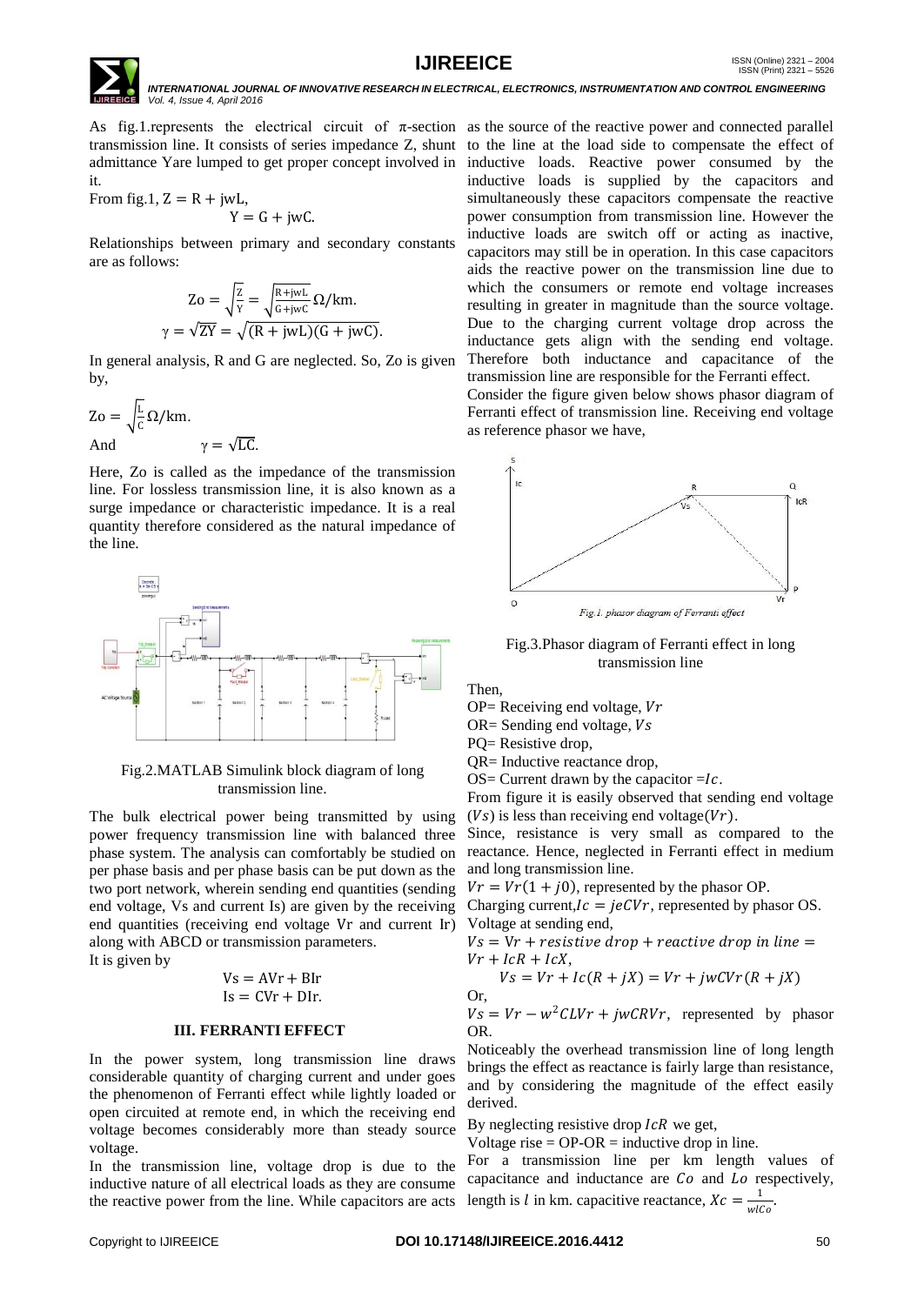

The capacitance is uniformly distributed along the length In the demo model, provision for study of Ferranti effect of line, Therefore, average current flowing throughout line and fault simulation is done. Afterwards, to analysis of is given by

$$
Ic = \left(\frac{1}{2}\right)\left(\frac{Vr}{Xc}\right) = \frac{1}{2}VrCowl.
$$

The transmission line reactance,  $X = wlLo$ . Voltage rise=  $lcXc = \frac{1}{2}$  $\frac{1}{2}w^2l^2VrColq$  volts.

Velocity of propagation  $=\frac{1}{\sqrt{LoCo}}$  is always constant for all overhead lines and its value is nearly equals to the speed of light i.e.  $3 * 10^5$  km/s.

So the voltage rise at receiving end is

$$
=\frac{1}{2}w^2l^2Vr\frac{1}{(3*10^5)^2}=\frac{w^2l^210^{-10}}{18}...(1)
$$

From the equation it is easily perceived that  $Vs - Vr$  is negative. From above it is cleared that Ferranti effect depends on the frequency and square of length of the line. In general for line,  $Vs = AVr + BIr$ 

At no load,  $Ir = 0$ ,  $Vr = Vr$ nl.

$$
Vs = AVrnl, \qquad |Vrnl| = \frac{|Vs|}{A}.
$$

Where, A is inversely proportional to the length of line. As length increases, A becomes smaller and smaller.

Hence Vrnl  $>$  Vs. As the line length increases voltage rise at receiving end at no load becomes more prevailing.[4]

# **IV. RESEARCH METHOD**

In this paper the research work has done in the software as well as hardware.

# **A. MATLAB Simulation**

The name MATLAB stands for the Matrix Laboratory. MATLAB is a very fast performing language in technical fields. It integrates computation, visualization and programming in an easy-to-use environment where problems and solutions are demonstrated in intimate mathematical notation. In this paper we have consider the Ferranti effect in transmission line and the fault simulation by MATLAB software.

# **1. Ferranti effect in long transmission line:**

# **CONSTRUCTION**

Fig.2 shows the model of long transmission line. It gives clear idea about the connections in the model line. It consists of four Pi-section of length of 100kms.

In this MATLAB software there are two switches are Receiving end voltage is greater than sending end and its provided. First for the study of Ferranti effect with load C.B, while second to create the short circuit fault along with fault C.B.

Components/ parts:

- 1. Resistance, R=4.7Ω,
- Inductance, L=110 ∗ 10<sup>−</sup><sup>3</sup> mH,
- Capacitance, C=0.47µF, all values are for 100km.
- 2. Fault circuit breaker
- 3. Load circuit breaker
- 4. Trip breaker
- 5. Relay circuit
- 6. Load

fault switch is connected after the first Pi-section of 100kms. It consists of three circuit breakers (Trip C.B., fault C.B. and load C.B. ) for the analysis purpose of Ferranti effect and the fault simulation process. Load circuit breaker is closed under the Ferranti effect analysis while fault circuit breaker for fault simulation. Trip breaker is provide for the protection against any failure condition off any one of the other two circuit breakers operation to isolate the whole system from considerable loss. **WORKING**

Ferranti effect is observed by closing the switch at load side. In this case output side is open circuited or light loaded to be assumed, hence resulting voltage at this remote terminals in more than sending end voltage.

For the study of Ferranti effect in the long line load breaker at load side should be closed while the fault circuit breaker kept as opened. Ferranti effect is observed for the time period at about 0.3 seconds out of 1 second time interval. That means for 0.3 sec this load breaker has been kept closed and after this interval it became as open circuited. Results are as shown below.

# **RESULTS OF THE FERRANTI EFFECT**



Fig.4.1. Sending end voltage, Vs.s

Sending end voltage =  $325$  volts.(peak), as shown in waveform in fig.4.1.

Therefore, RMS value of  $Vs = 230$  volts.



Fig.4.2. Receiving end voltage, Vr.

Ferranti effect is observed as shown in fig.4.2. magnitude is,

$$
Vr = 340 \text{ volts (peak)}
$$

 $V = 240.416$  volts (rms).

From fig**.**4.2.it is completely observed that up to 0.3 seconds Ferranti effect is observed.

# **EQUATIONS**

As we know the performance of long transmission line, the sending end quantities are given as follows,

$$
Vs = AVr + Blr
$$

 $Is = Cvr + Dir$ 

Where ABCD are the transmission line generalized constants given as,